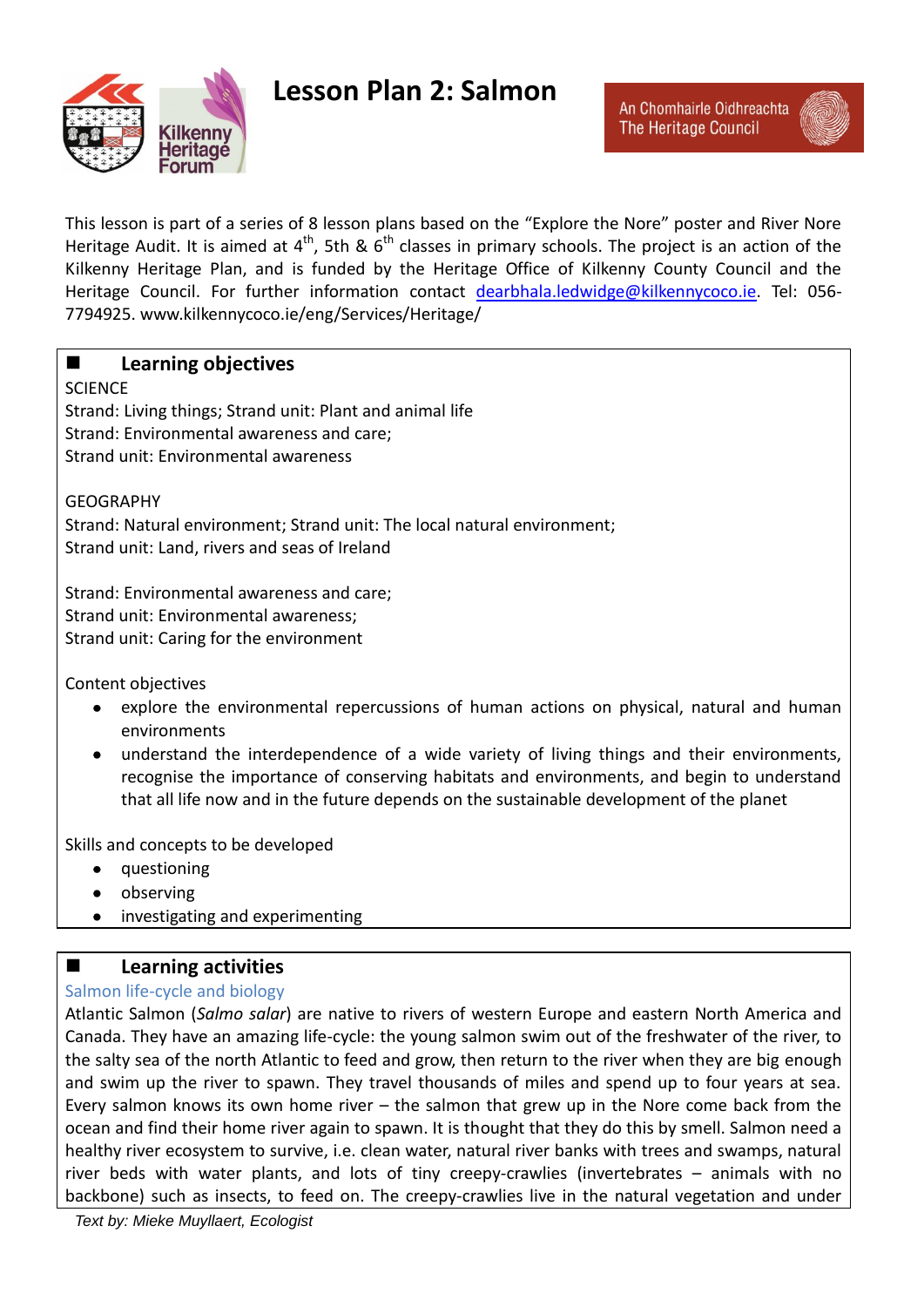#### stones.

## **Why are there less salmon than there used to be?**

The number of salmon in our rivers has been declining and there are many reasons for this, e.g. pollution; interference with the natural river bank and the river bed such as cutting trees or putting in walls; and anything that reduces the amount of creepy-crawlies available for the salmon to eat. Salmon are also dying at sea before they can return to their home river and there is major research ongoing to try to find out what is causing this – e.g. it may be partly due to climate change, affecting their feeding grounds in the north Atlantic. It can also be due to too much salmon fishing, especially at sea where they are caught in larger numbers in nets, and interbreeding with farmed salmon which can also spread disease to wild salmon.

Because of the decline in salmon, they are strictly protected under Irish and EU wildlife law.

## **Salmon fishing on the Nore**

The River Nore is the best salmon fishery in south-east Ireland. It is an important salmon angling (fishing with a rod and line) river. It has produced some fine specimen fish in the past. In order to help enough fish to survive to keep the population going, angling can only take place from March to September. The number of fish that one person can catch is restricted and in spring any fish that are caught must be put back.

## **Linkage and Integration**

**HISTORY** 

Strand: Story; Strand unit: Myths and legends Salmon of Knowledge

## $\blacksquare$  Differentiation

## **Investigate local water quality on the internet**

Go to [www.epa.ie](http://www.epa.ie/) – EPA maps – the links for the Envision environmental maps. Zoom in on Kilkenny. In the Table of Contents beside the map, click on Water Bodies – Rivers group – then click the box for rivers. This will turn on the Rivers layer on the map. Zoom in on a river near where you live. Then find out how clean the water is by clicking on Surface Water Quality and turning on the River Water Quality layer. Links to Water and Biodiversity themes in Green Schools programme.

#### **Investigate local water quality on a field trip**

See what creepy-crawlies are living in your river. Put some river water in a white bucket or tray. Using a pond net, scoop out some stones and mud and put them in the container. Use the bug dial [\(http://www.ipcc.ie/bicbugdial.pdf\)](http://www.ipcc.ie/bicbugdial.pdf) to help identify what creepy-crawlies you have and find out what kind of river they like to live in (polluted or not). (Note: please observe appropriate health and safety precautions and only access land with permission).

#### **Get an overview of water quality in Ireland and what causes pollution**

Go to<http://www.epa.ie/environmentinfocus/> and click on Water for background information. Use the Environmental indicators dashboard to see 'traffic light' indicators of how Ireland is doing on different aspects of water quality.